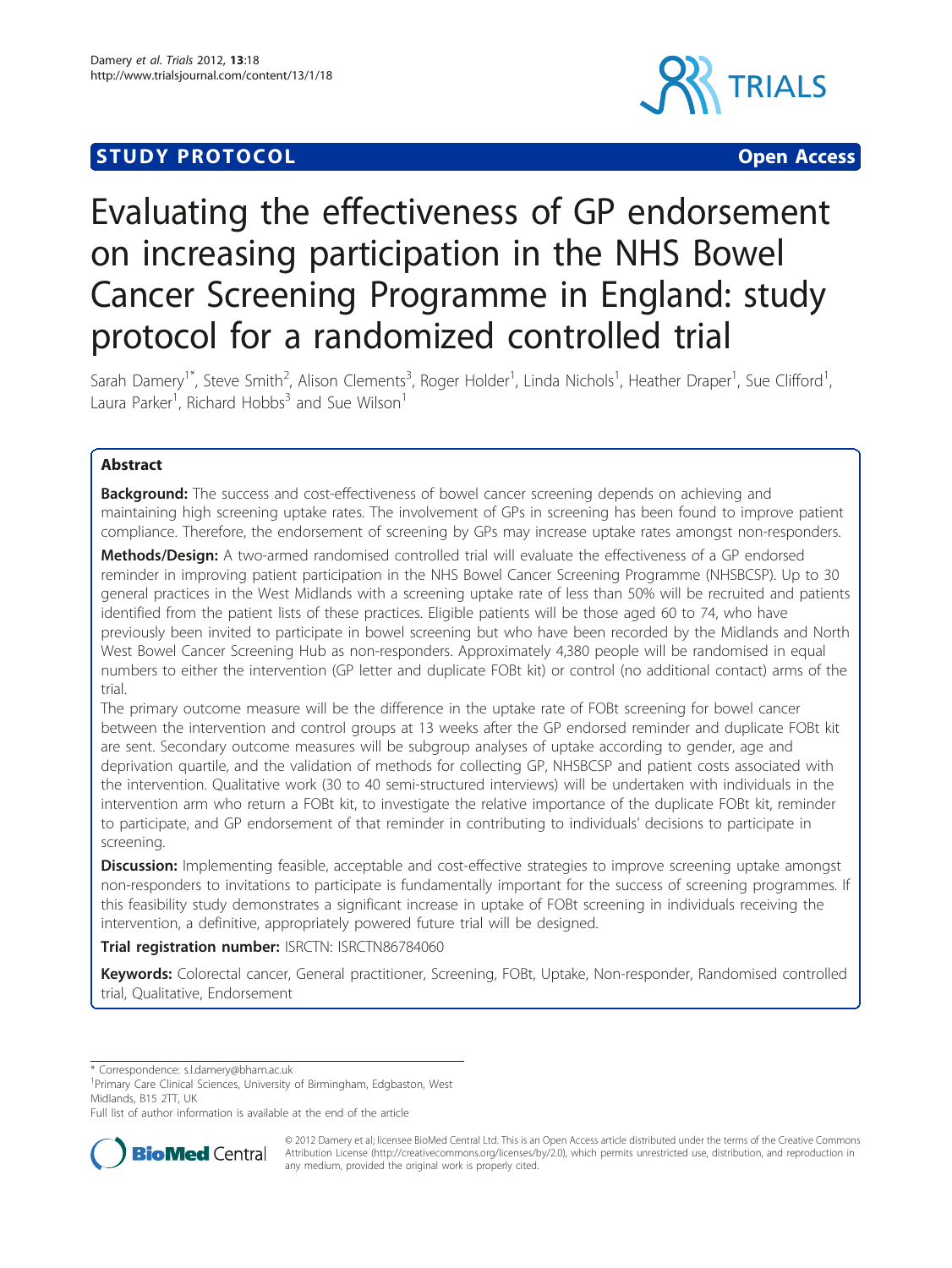#### Background

Colorectal cancer (CRC) is the third most common cancer, and second leading cause of cancer death in the UK, with 35,000 diagnoses and 16,000 deaths per year [[1](#page-6-0)]. It incurs an annual expenditure of more than £300 million in surgical, adjuvant and palliative treatment [\[2](#page-6-0)] which could be significantly reduced by earlier diagnosis through bowel cancer screening. The five-year survival rate for CRC is currently around 47% [[3\]](#page-6-0), lower than in other European countries [[4,5](#page-6-0)]. Despite improvements in cancer survival over the past decade, the deprivation gap in survival for many cancers, including CRC, has been widening [[6](#page-6-0)], and a key recommendation of the Department of Health's 2011 Cancer Reform Strategy is the development and implementation of strategies to facilitate earlier diagnosis of cancer, including the improvement and expansion of screening [[7\]](#page-6-0).

Biennial bowel screening using the Faecal Occult Blood test (FOBt) has been shown in randomised controlled trials (RCTs) to have the potential to reduce mortality from bowel cancer by 16% [\[8](#page-6-0)]. FOBt screening in the average risk asymptomatic population can detect bowel cancer at an earlier stage than would be the case through symptomatic presentation, meaning that treatment is more likely to be effective [[9](#page-6-0)]. In addition to improved survival, the benefits of earlier diagnosis through screening include improved patient quality of life and reduced NHS treatment costs [\[10](#page-6-0)]. However, if these benefits are to be realised, high levels of screening uptake and continued adherence over time must be achieved and maintained in the eligible population.

In England, bowel cancer screening using FOBt was introduced in 2006 and has now been rolled out nationally, co-ordinated through the NHS Bowel Cancer Screening Programme (NHSBCSP). The programme aims to screen men and women aged between 60 and 74 every two years, using a guaiac faecal occult blood test. Evaluations carried out when the programme was in the pilot stage demonstrated relatively low rates of uptake (58.5% and 52% in the first and second rounds of screening respectively) [\[11,12](#page-6-0)].

Interventions to increase uptake are required, and in particular, the development of feasible and acceptable strategies to improve compliance with bowel cancer screening amongst non-responders. Several studies have investigated the role of various interventions in increasing compliance with cancer screening [[13\]](#page-6-0). Patient interventions have typically focused on the effectiveness of invitations to screening in increasing uptake [[14](#page-6-0)]; reminders sent to those who fail to respond to invitations for screening [[15\]](#page-6-0), and educational interventions to increase knowledge about a given screening programme [[16,17](#page-6-0)]. Interventions aimed at providers have focused on reminders or prompts to general practitioners (GPs) to encourage individuals to undergo screening [[18\]](#page-6-0), and educational initiatives to maintain medical knowledge and levels of training in relation to bowel cancer screening [[19\]](#page-6-0).

Intervention studies conducted to date have typically failed to demonstrate significant improvements in compliance, or have had a greater impact on some subgroups of the population than others [\[20](#page-6-0)], thus increasing inequalities in screening uptake further. Many have focused on opportunistic rather than population-based screening [\[21](#page-6-0)], and much research has been undertaken in the US, and as such may have limited applicability to the UK context. This indicates a need to consider alternative strategies to increase the uptake of bowel cancer screening in the asymptomatic population.

The involvement of GPs has been found to improve patient compliance with bowel cancer screening [[19](#page-6-0),[21,22](#page-6-0)], and the uptake of FOBt is higher in groups that are sent a reminder to participate [\[14](#page-6-0),[15\]](#page-6-0). Doctors are typically cited as the most trusted profession in surveys of the public [[23](#page-6-0)], and healthcare professionals (GPs in particular), are consistently rated as the primary source of information that patients seek regarding health and health services [[24](#page-6-0)]. This existing research points to the importance of health professionals in supporting patients in making decisions about their healthcare, yet this research has largely been conducted outside of the UK, and no studies of interventions to increase the uptake of bowel cancer screening have been conducted since the introduction of the NHSBCSP in 2006. Furthermore, non-responders to previous invitations to participate in bowel screening have not been targeted as a specific group in whom rates of screening uptake may be increased. Despite GPs having minimal direct involvement with bowel cancer screening in the programme as currently designed, a potential strategy to improve participation in the NHSBCSP is a reminder from the GP, sent to non-responders to an initial invitation to participate in bowel screening. This approach has been found to be successful in increasing attendance for breast screening [[25\]](#page-6-0), yet the transferability of these findings to screening for bowel cancer is unknown, as it is aimed at a different target population. Furthermore, the factors contributing to an individual's decision to participate in bowel screening are likely to differ from those affecting decisions to participate in other cancer screening programmes.

#### Study aim

The main aim of this feasibility study is to evaluate the effectiveness of a primary care based intervention (GP endorsed reminder and duplicate FOBt kit) on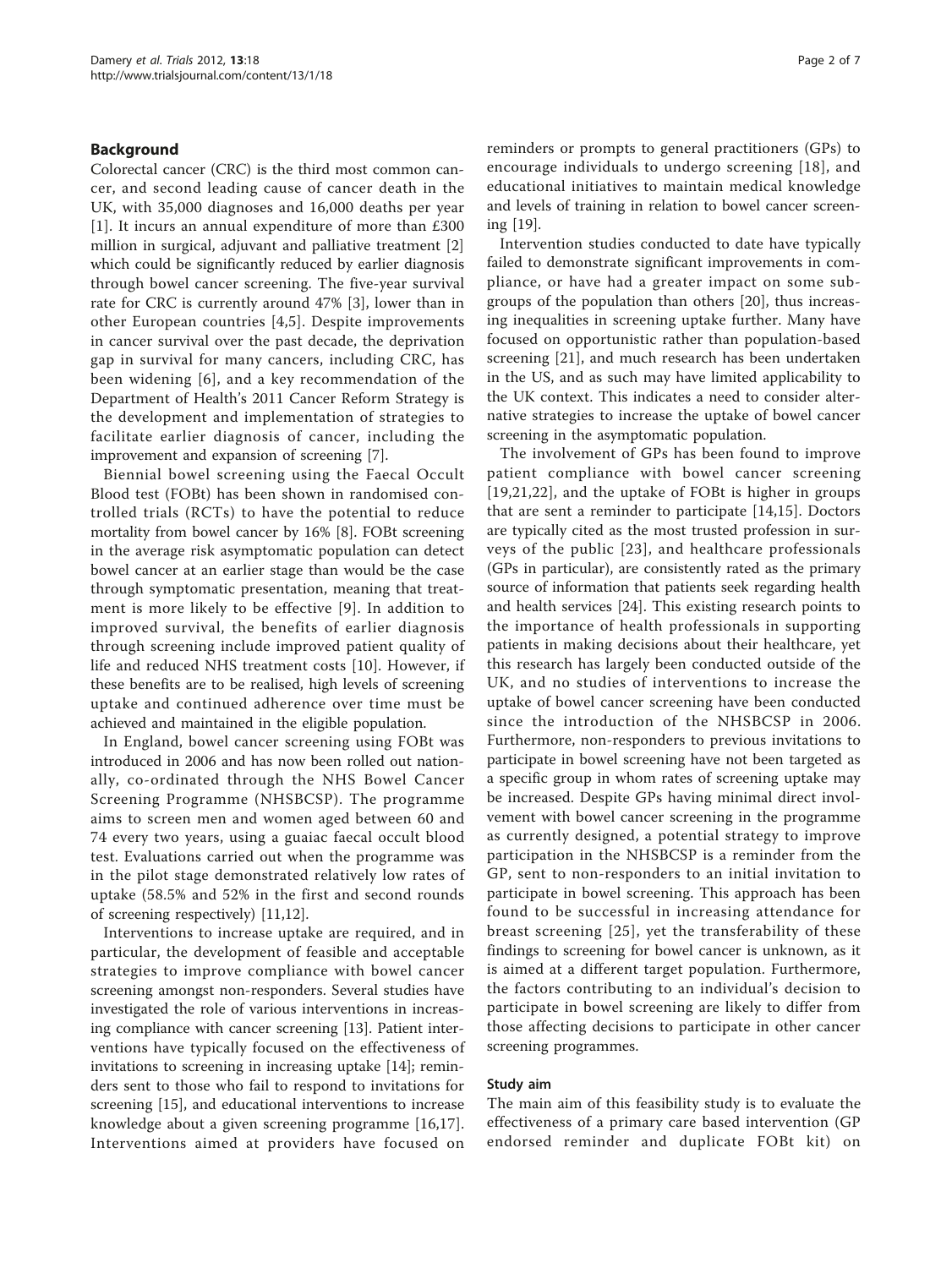increasing the uptake of bowel cancer screening amongst non-responders to a previous invitation to participate.

# Methods/design

This feasibility study comprises a two-armed randomised controlled trial ( $n = 2190$  in each arm) to evaluate the effectiveness of GP endorsement and a duplicate FOBt kit (compared with no additional contact) on improving the patient uptake of FOBt screening, and an embedded qualitative study in which semi-structured interviews will be undertaken with 30 to 40 individuals in the intervention arm of the trial who return their FOBt kit following the intervention.

## The NHS Bowel Cancer Screening Programme

Bowel cancer screening in England is organised through five regional screening Hubs which invite individuals to participate in screening - each regional Hub working with up to 20 local screening centres. The Hub sends an invitation and a leaflet about bowel cancer and the screening programme to all eligible patients registered with a GP in their region, followed by a FOBt kit around eight days later. Individuals are directed to complete the FOBt at home and return it to the screening centre for analysis. Those whose FOBt shows a positive result are then invited for further investigation through colonoscopy. If the Hub does not receive a completed kit within four weeks of sending it, a reminder is sent. After 13 weeks, the 'screening episode' is closed, and those who have not returned their kit are recorded as non-responders on the Hub database. In the Midlands, bowel cancer screening is co-ordinated by the Midlands and North West Bowel Cancer Screening Hub, based in Rugby.

## Study population

The study population will be adults aged between 60 and 74, on the patient list of a general practice where the bowel screening uptake rate is  $<$  50%, who were invited to participate in the most recent round of bowel screening but who have not returned their FOBt within the 13 week 'screening episode' recorded by the Midlands and North West Bowel Cancer Screening Hub.

#### Participant selection

Participant selection will be undertaken in two stages. First, the Midlands and North West Bowel Cancer Screening Hub will identify general practices in the West Midlands where the uptake of bowel cancer screening is lower than 50%. The contact details of these practices will be obtained via the MidReC (Midlands Research Practices Consortium) database, and all eligible practices will be contacted by the research team

at the University of Birmingham and invited to participate, with general practice recruitment continuing until a total of up to 30 practices have been recruited. Once practices have been recruited, the Hub will identify all eligible screening non-responders aged 60 to 74 at each participating practice. Non-responders will be defined as those who have not responded to either the initial invitation to screening, or the 4-week reminder, within a period of 13 weeks after being invited.

#### Inclusion criteria

Individuals aged between 60 and 74 years old, on the patient list at a general practice with a bowel cancer screening uptake lower than 50%, who have been recorded by the screening Hub as a screening nonresponder no less than one month and no more than seven months previously.

#### Exclusion criteria

Patients will be excluded from the trial if:

1. They have undergone an investigation (e.g. colonoscopy) within the past two years and/or are currently under surveillance following a previous colorectal abnormality

2. They have moved outside of the 60 to 74 year age range for screening in the time since their initial 13 week screening episode

3. They have contacted the Hub requesting not to be sent any information about bowel cancer screening, or FOBt kits

## Randomisation

For each participating general practice, the Hub will separate the names and details of the screening nonresponders, determine any exclusions, and send anonymised details for eligible trial participants (each individual assigned a unique identifier) to the UK Clinical Research Network (UKCRN) accredited Primary Care Clinical Research and Trials Unit (PC-CRTU) at the University of Birmingham for patients to be randomised. Randomisation will be carried out using a computer generated randomisation algorithm, with patients randomised in equal numbers to the intervention or control arms of the study ( $n = 4,380$ ). Block randomisation at the general practice level will ensure a balance of the two arms within each participating practice.

#### Intervention Group

Patients in the intervention arm of the trial will receive a personalised letter recommending bowel cancer screening signed by their GP and a duplicate Hemascreen FOBt kit. The letter and duplicate kit will be sent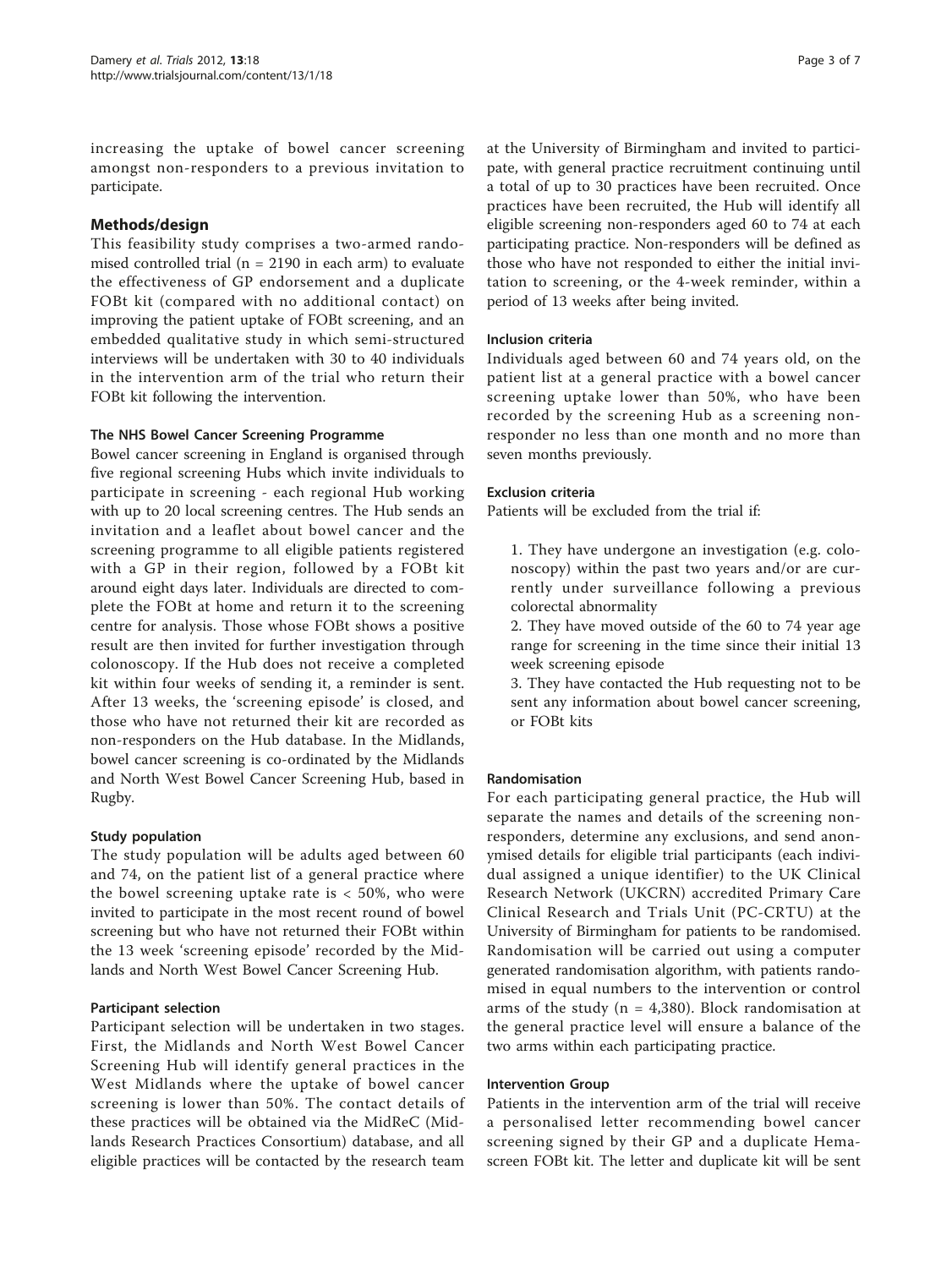to patients on behalf of the GP by the screening Hub. The same letter template will be used for all participating GP practices, but each GP will be able to modify the wording of the letter if there are particular issues that they would like to highlight to their patients. Patients recruited to the trial will be logged by the Hub database via a reopening of the individual's screening record, which would have been closed initially after the 13 week screening window that defined that individual as a nonresponder.

## Control Group

Patients randomised to the control arm of the trial will receive no additional contact (current standard practice).

#### Outcome measures

The primary outcome measure will be the difference in the uptake rate of FOBt screening for bowel cancer (i.e. the proportion of individuals who return a FOBt kit to the screening Hub) between the intervention and control group after 13 weeks.

Secondary outcome measures will include sub-group analysis of screening uptake rates following the intervention, according to age, gender and deprivation quartile, and the development and validation of methods and proformas for collecting information on GP, NHSBCSP and patient costs associated with the intervention. Such costs are anticipated to include the cost to the Hub of sending GP reminders to screening non-responders; costs associated with staff workload in sending reminders; time costs for participants, and costs to primary care if the intervention results in an increased number of patients contacting their GP to discuss bowel cancer screening.

#### Outcome collection

13 weeks after initial contact (i.e. when an individual's screening episode is due to close), the Hub will log the number of FOBt kits returned by individuals in the intervention and control arms of the trial, and return anonymised lists of patients, denoted by a unique identification number, to the University of Birmingham for analysis. The member of hub staff collecting the outcomes data will be blinded to randomisation group to avoid bias.

Participating general practices will be asked to record prospectively all patient consultations about bowel cancer screening during the trial. In order to determine the relative effectiveness of retrieving information on consultations where screening was discussed from routine GP records (i.e. compared to prospective recording by the GP), a retrospective analysis of routinely collected GP records will be carried out in two of the participating practices. When the trial has ended, the screening Hub will produce a list of all patients who had been

randomised within these two practices. Practice staff will be asked to inform the research team of the number of consultations relating to bowel cancer screening that have been carried out for these patients.

#### Sample size

General practices with a screening uptake rate of less than 50% will be purposively recruited. Assuming an average GP list size of 2,750 (information derived from the MidReC general practice database), with 11.8% of the population aged between 60 and 74 years old [[26](#page-6-0)], and a bowel cancer screening participation rate of 45%, there will be 146 eligible individuals per practice (Figure 1). Thirty practices will provide 4,380 people for randomisation to the intervention or control arms of the trial. Assuming a screening uptake rate of 3.2% in the control arm (Midlands and North West Screening Hub recorded rate of delayed FOBt return amongst previous nonresponders), a comparison of proportions test shows that a sample size of 934 in both the intervention and control groups is required in order to demonstrate a doubling of the uptake rate (from 3.2% to 6.4% or more) with 90% power at the 5% significance level. The larger number of patients ( $n = 2,190$  in each group) has been chosen in order to enable sub-group analyses to be undertaken, and to account for any effects of nesting of patients within general practices should interim analyses demonstrate that such nesting is occurring.

#### Qualitative study

Previous research exploring the patient factors associated with bowel cancer screening participation has provided limited information about significant sociodemographic and psychosocial factors, but the relative

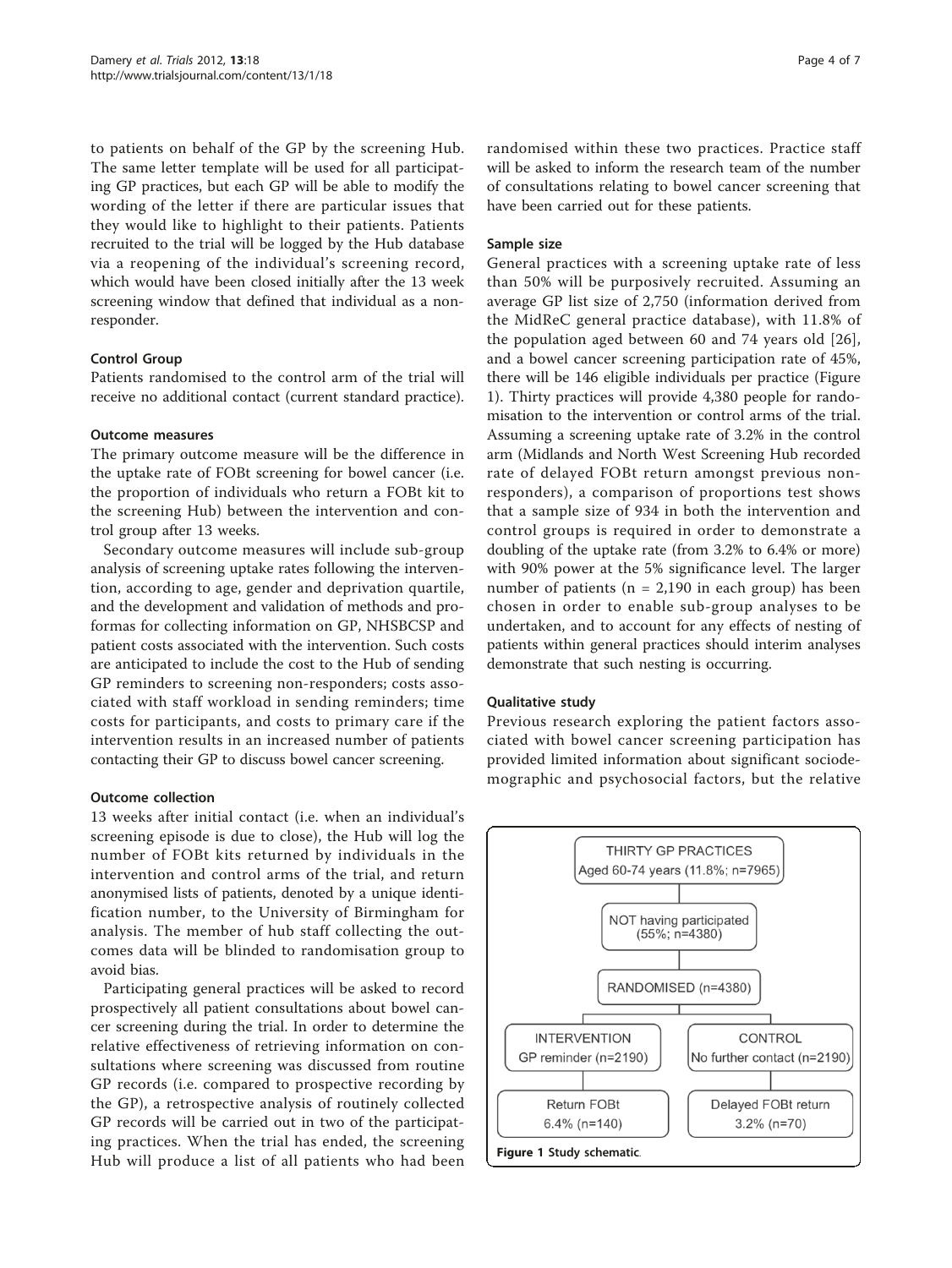importance of these is unknown, and research has often yielded conflicting information [[27](#page-6-0)]. Multi-factorial approaches, combining behavioural and educational strategies with healthcare interventions such as GP endorsed screening reminders are likely to be an important means of addressing the low uptake of CRC screening in the long term. Qualitative methodologies are a highly appropriate means of eliciting information about beliefs, attitudes and knowledge, and the ways that individuals justify their decision-making, particularly where the factors of concern may be unclear. Undertaking an embedded qualitative study will allow us to begin to understand the relative influence on individual decisionmaking of the three components of this intervention receiving a reminder, receiving a duplicate FOBt kit, and endorsement of screening by an individual's GP.

## Population

Approximately 30 to 40 individuals in the intervention arm of the study, who return their FOBt kit after receiving a reminder from their GP, will be recruited to participate in a semi-structured interview to investigate their reasons for returning the kit.

## Recruitment

The Hub will send a letter inviting participation in a semi-structured interview to all individuals who have returned a FOBt kit following the intervention. A reply slip, on which patients can indicate their willingness to be interviewed, will be enclosed with the invitation letter, which will be returned to the University of Birmingham so that an interview can be arranged. All nonresponders to an invitation to participate in an interview will receive one reminder from the screening Hub. Recruitment to the qualitative study will continue until data saturation has been reached, or until 30 to 40 interviews have been undertaken.

## **Feasibility**

If the GP endorsed reminder is successful, we expect around 140 FOBt kits to be returned by patients randomised to the intervention arm of the trial. We aim to invite all patients in the trial intervention arm who returned a FOBt kit for interview, and conservatively estimate a response rate of 25% based on recruitment levels achieved in previous qualitative studies associated with bowel cancer screening uptake (Clements et al. personal communication). This would equate to approximately 35 individuals willing to participate in the qualitative phase.

## Data collection

Interviews will take place either in a location of the participant's choice, or by telephone, and will be conducted by an experienced qualitative researcher. The topic guide will focus on attitudes and beliefs about bowel cancer screening, reasons for previous participation and/ or non-participation in screening, and reasons for participation following the trial intervention. All interviews will be digitally audio-recorded and transcribed, and each will last approximately 60 minutes.

# Analysis

Trial data will be analysed on an intention to treat basis. The primary outcome measure (screening uptake in the intervention and control arms of the trial) will be analysed using a non-linear mixed logit model for dichotomous outcomes, accounting for practices as random effects. Secondary analyses will include comparison of screening uptake rates by sub-group on the basis of patient characteristics (age, gender, deprivation); whether or not the GP letter template was modified by a participating practice; previous bowel cancer screening behaviour, and according to the time period between an individual's first screening episode and the intervention. A multivariable prognostic model will be developed, incorporating interaction terms between factors. Decision tree analysis will also be undertaken, and the findings from these complementary analytical approaches will be cross-validated in order to identify factors predictive of delayed participation in the NHSBCSP [[28\]](#page-6-0). Evaluating the potential influence of previous bowel screening behaviour on screening uptake rates within the feasibility work will inform the design of any future definitive trial with regard to establishing the need to stratify trial participants according to past screening behaviour prior to randomisation.

The characteristics of participating and non-participating general practices (i.e. those who were invited but who declined to participate) will be compared, using information derived from the MidReC general practice database in order to ascertain practice compliance rates and to investigate potential selection bias and confounders at the practice level. Comparisons will be made with regard to practice list size and other GP/practicerelated factors (e.g. whether a practice is single-handed or has multiple partners; the socioeconomic deprivation profile of the practice catchment area, and the proportion of ethnic minority patients within the geographical area covered by the practice). These analyses will inform the design and methodology of any future definitive trial of the intervention.

Analysis within the qualitative study will be carried out by reading the interview transcripts and identifying emerging themes and categories. Each transcript will be independently analysed by two experienced qualitative researchers using thematic analysis. Themes arising from each interview will be compared in order to detect similarities and differences, and a constant comparative approach will be used, so that important themes arising from earlier interviews can be incorporated into a flexible topic guide for exploration in subsequent interviews.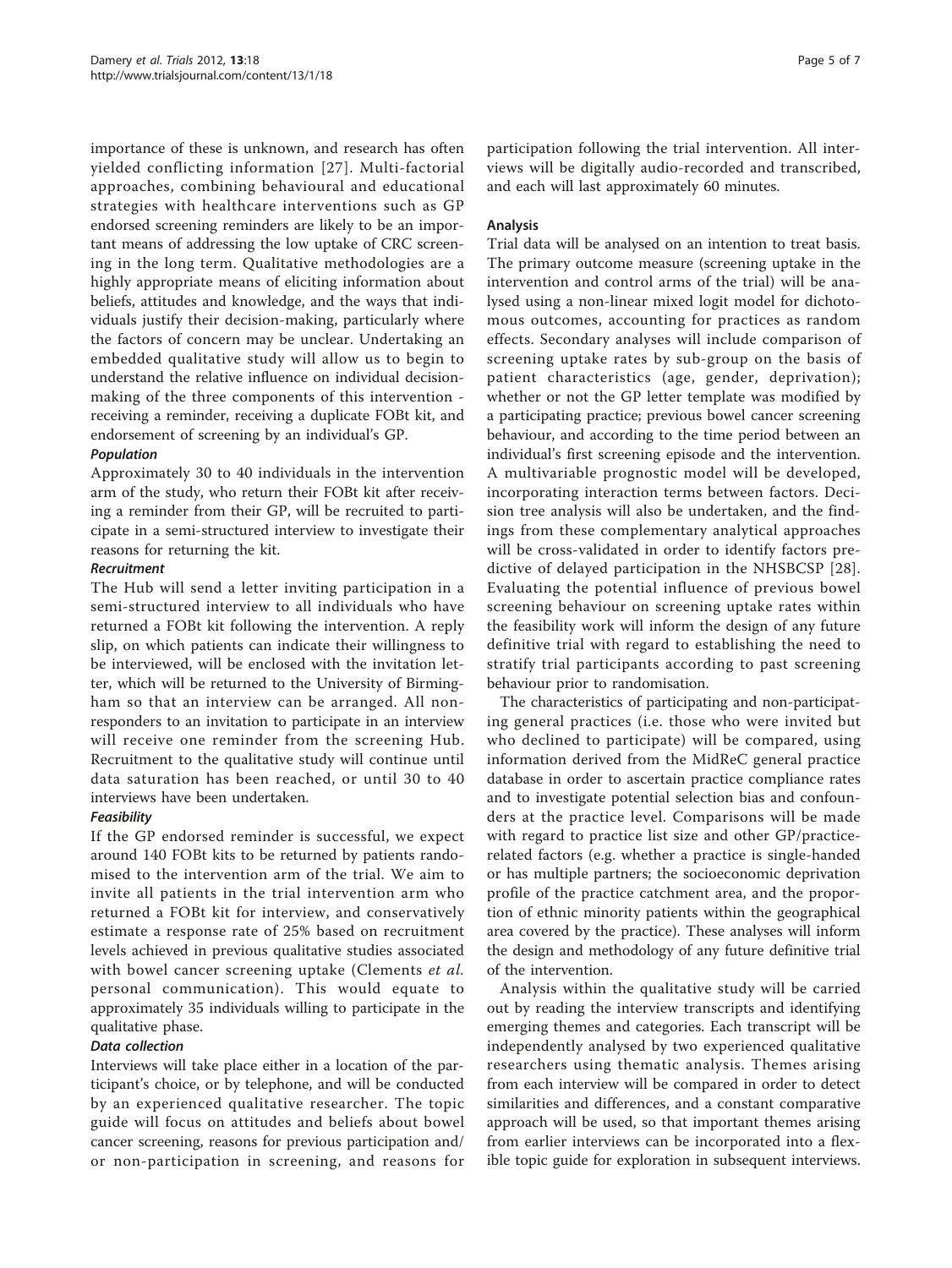#### Data management

All activities undertaken by the Midlands and North West Bowel Cancer Screening Hub are covered by National Information Governance Board (NIGB, formerly the Patient Information Advisory Group, PIAG) approvals with regard to the handling of patient-identifiable data (Ref: PIAG 1-08(a)/2003).

No patient identifiable data will be seen by researchers outside of the screening Hub prior to consent for participation in the qualitative phase of the study. Any patient information (name, address) supplied by patients when returning a reply slip to the University of Birmingham indicating their willingness to participate in a semistructured interview will be managed by the research staff with established procedures to ensure the confidentiality of those data and in accordance with applicable national and/or local regulations on personal data protection.

## Data monitoring

Although adverse events are not anticipated as part of this feasibility trial, it is possible that the intervention may increase the number of patients contacting the screening Hub in order to opt out of participation in any future rounds of bowel cancer screening. The Hub will inform the research team, at the end of the trial, of those individuals (anonymised, unique identifier only) who had contacted them to decline bowel cancer screening subsequent to receipt of the intervention.

An independent Data Monitoring Committee (DMC) will be formed to oversee the conduct of the trial, and will meet at regular intervals during the study. The DMC will comprise a statistician, a clinician, and a Specialist Screening Practitioner (SSP), and will evaluate interim outcomes and analyses to determine whether the study should be stopped for any reason.

## Ethical considerations

Ethical approvals have been obtained from South Birmingham Research Ethics Committee (Ref: 11/WM/ 0086), and R&D approvals have been obtained from University Hospitals Coventry and Warwickshire NHS Trust, Coventry Teaching Primary Care Trust and Birmingham and the Black Country RM&G Consortium Trusts (CSP Ref: 63560).

#### Consent to participate

Patients will be randomised without seeking consent. This approach is being taken to avoid the likely bias in screening uptake subsequent to the intervention that would result if participants were made aware of their involvement in the research study. Seeking consent from individuals identified as non-responders by the Hub would itself be an intervention; it would be impossible to ascertain whether any difference in uptake between

the control and intervention arms was due to screening participation being prompted by an approach seeking consent for inclusion within the study, or because of the effect of the GP endorsed reminder and duplicate FOBt kit.

Written informed consent will be obtained from all participants in the qualitative phase of the study prior to interview.

## **Discussion**

There is a lack of evidence to support the implementation of effective interventions to reduce the burden of CRC by reducing delays in diagnosis or improving participation in screening. It is estimated that there would be 20,000 fewer deaths over the next 20 years if bowel cancer screening had an uptake of 60% [\[29\]](#page-6-0). The success and cost-effectiveness of the NHSBCSP depends on the achievement and maintenance of high screening uptake rates in the target population, and the development of feasible, acceptable and cost-effective strategies to improve compliance with bowel cancer screening offers the opportunity to improve programme delivery and to target population sub-groups who currently underuse the service.

If the intervention proves effective in the feasibility work, we envisage undertaking a definitive trial, which will be designed and powered based on the findings of the feasibility study. It is envisaged that the definitive trial may compare Hub and GP endorsement of bowel screening, with and without the inclusion of a duplicate FOBt, to determine the relative importance of different components of the intervention. It would also establish the cost-effectiveness of the intervention for different sub-groups, and assess the suitability of the intervention being rolled out nationally within the NHSBCSP.

## Trial Status

At the time of manuscript submission, recruitment to this trial had not yet begun.

#### Acknowledgements

Funding for this study has been obtained from the National Institute for Health Research (NIHR) National School for Primary Care Research (NSPCR). We would like to acknowledge the ongoing support of our lay representative on the study, Mrs Lindy Berkman (National Cancer Research Institute Consumer Liaison Group), and staff at the Midlands and North West Bowel Cancer Screening Hub who are supporting the delivery of the trial intervention.

#### Author details

<sup>1</sup> Primary Care Clinical Sciences, University of Birmingham, Edgbaston, West Midlands, B15 2TT, UK. <sup>2</sup>Midlands and North West Bowel Cancer Screening Hub, University Hospitals Coventry and Warwickshire NHS Trust, University Hospital, Clifford Bridge Road, Coventry, CV2 2DX, UK. <sup>3</sup>Department of Primary Health Care Sciences, University of Oxford, 2<sup>nd</sup> Floor, 23-38 Hythe Bridge Street, Oxford, OX1 2ET, UK.